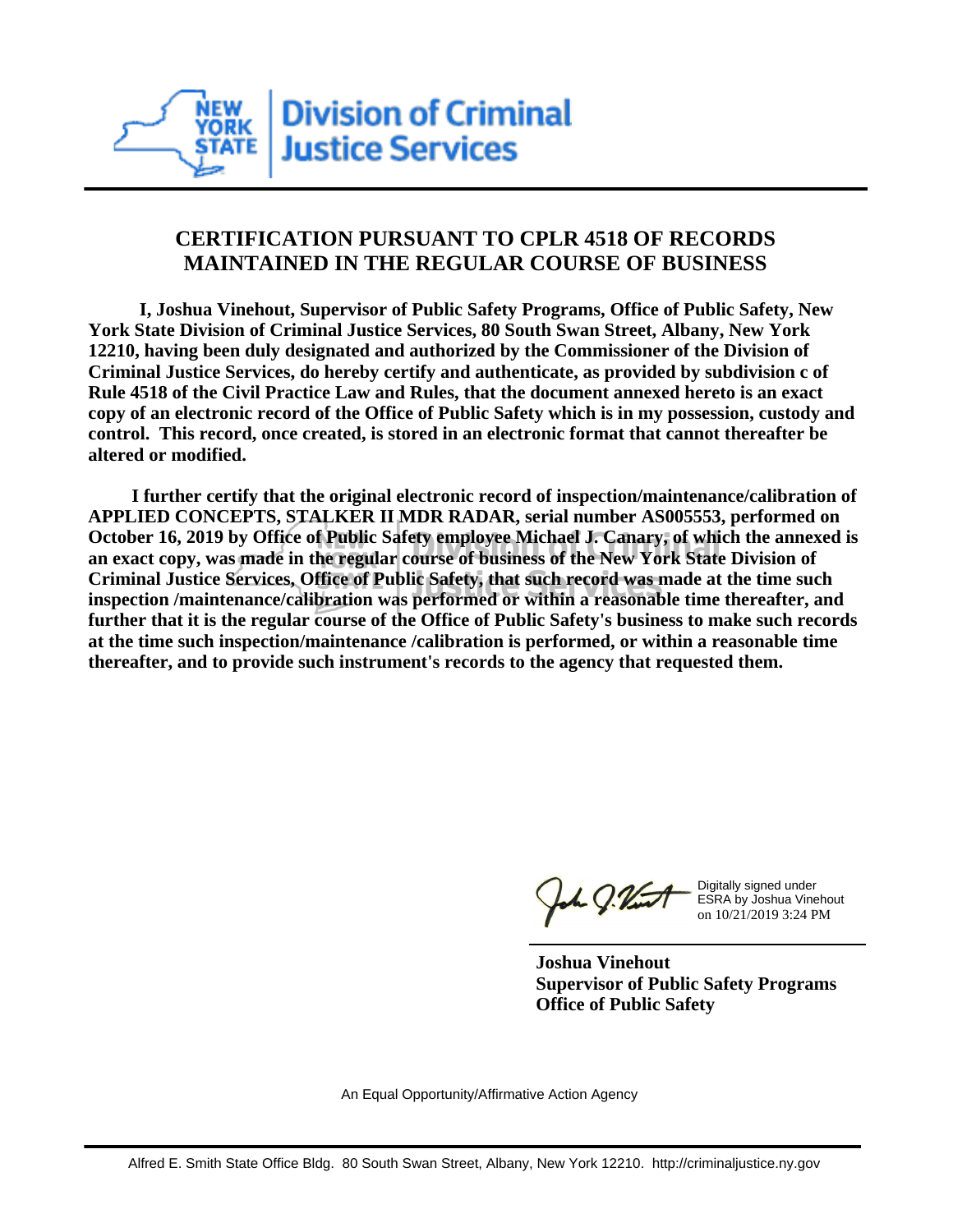## **RADAR RECORD OF INSPECTION / MAINTENANCE / CALIBRATION**

## **Name of Submitting Agency: Stony Point Town Police Department Manufacturer: APPLIED CONCEPTS Model: STALKER II MDR Date: October 16, 2019 Serial Number: AS005553**

 **I hereby certify that APPLIED CONCEPTS RADAR, model STALKER II MDR, serial number AS005553/ / N/A / / N/A, has been calibrated using standards whose accuracies are established by the National Bureau of Standards, or have been derived by the ratio type of self calibration techniques. Calibration has been effected by controlled tests performed on the date indicated above.**

| <b>Test No</b> | <b>Internal Standard</b>                   | <b>Test Result</b> |
|----------------|--------------------------------------------|--------------------|
|                | <b>PAS MPH</b>                             | <b>PAS MPH</b>     |
| <b>Test No</b> | <b>Certification Standard (Stationary)</b> | <b>Test Result</b> |
|                | 40 MPH                                     | 40 MPH             |
|                | <b>25 MPH</b><br>YORK                      | <b>25 MPH</b>      |
| <b>Test No</b> | <b>Certification Standard (Moving)</b>     | <b>Test Result</b> |
|                | <b>40 MPH</b>                              | 15 MPH             |
|                | <b>25 MPH</b>                              |                    |

**Turning Fork Certification / Date of Certification: October 16, 2019**

| <b>Serial Number</b> | <b>Frequency</b> | <b>Test Result</b> |
|----------------------|------------------|--------------------|
| FB240688             | 4167 HZ          | 40 MPH             |

**The above stated tuning fork has been tested and found to oscillate at 4167 Hertz. It will cause a calibration signal of 40 MPH when used with a Doppler traffic radar operating at 34,700 Mhz.**

| <b>Serial Number</b> | Frequency | <b>Test Result</b> |
|----------------------|-----------|--------------------|
| FA139866             | 2616 HZ   | 25 MPH             |

**The above stated tuning fork has been tested and found to oscillate at 2616 Hertz. It will cause a calibration signal of 25 MPH when used with a Doppler traffic radar operating at 34,700 Mhz.**

 **I further certify that the entries made in these records were made at the time that the inspection /maintenance/calibration of the above identified RADAR was performed, or within a reasonable time thereafter.**

 *page 1 of 2* 

Digitally signed under ESRA by Michael J. Canary on 10/16/2019 11:02 AM

**Michael J. Canary Highway Safety Equipment Technician Office of Public Safety**

**\_\_\_\_\_\_\_\_\_\_\_\_\_\_\_\_\_\_\_\_\_\_\_\_\_\_\_\_\_\_\_\_\_\_\_\_\_**